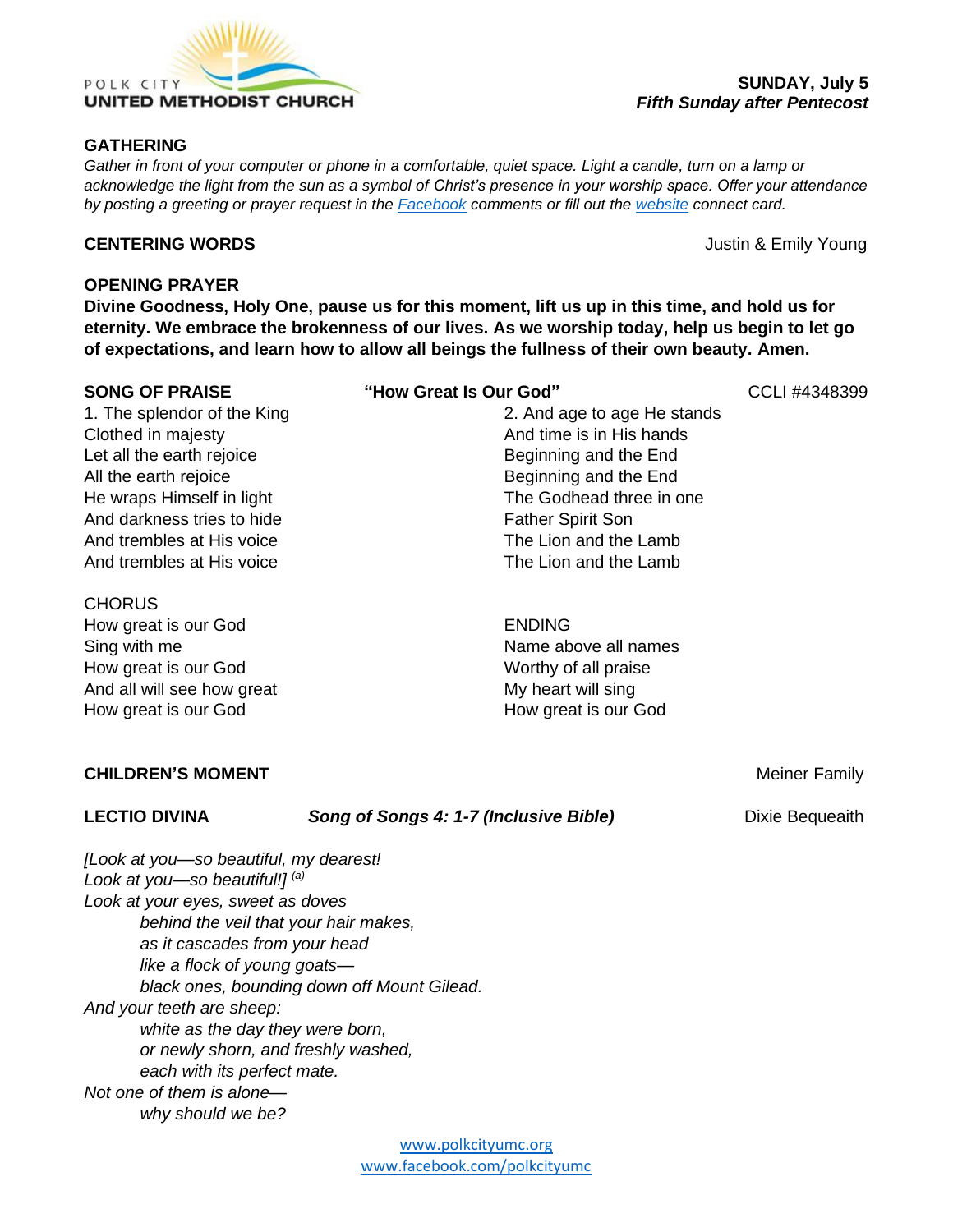

POLK CITY

#### **UNITED METHODIST CHURCH**

*And, ah, the lips of that lovely mouth a ribbon of scarlet. Your temples, behind that veil, glow like the halves of a freshly sliced pomegranate.* 

*Your neck has the grace of David*'*s Tower, with its jewels hung round it like the shields of a thousand warriors. And your breasts—like the twin fawns of a gazelle, hiding among the lilies. All my nights, till the sun comes chasing its shadows, let me play in these perfumed hills, these mountains scented with myrrh. [You are utterly beautiful, my dearest; there*'*s not a single flaw in you.] (a)*

*(a) Ref: CEB*

| <b>SONG OF REFLECTION</b>       | "Who You Say I Am"            | CCLI #7102401 |
|---------------------------------|-------------------------------|---------------|
| Verse 1                         | His grace runs deep           |               |
| Who am I that the highest King  | While I was a slave to sin    |               |
| Would welcome me                | Jesus died for me             |               |
| I was lost but He brought me in | Yes He died for me            |               |
| Oh His love for me              |                               |               |
| Oh His love for me              | Chorus 2                      |               |
|                                 | In my Father's house          |               |
| Chorus 1                        | There's a place for me        |               |
| Who the Son sets free           | I'm a child of God            |               |
| Oh is free indeed               | Yes I am                      |               |
| I'm a child of God              |                               |               |
| Yes I am                        | <b>Bridge</b>                 |               |
|                                 | I am chosen not forsaken      |               |
| Verse 2                         | I am who You say I am         |               |
| Free at last                    | You are for me not against me |               |
| He has ransomed me              | I am who You say I am         |               |

### **SERMO DIVINA** *"The Beauty of a World Without a 'Why'"* Pastor Melody Webb

## **PASTORAL PRAYER**

*Post prayer requests in the [Facebook](https://www.facebook.com/polkcityumc/) comments or fill out the [website](https://www.polkcityumc.org/online-worship) connect card.*

## **LORD'S PRAYER**

**Our Father, who art in heaven, hallowed by thy name. Thy kingdom come, thy will be done on earth as it is in heaven. Give us this day our daily bread; and forgive us our trespasses as we forgive those who trespass against us. And lead us not into temptation, but deliver us from evil,**

**SUNDAY, July 5** *Fifth Sunday after Pentecost*